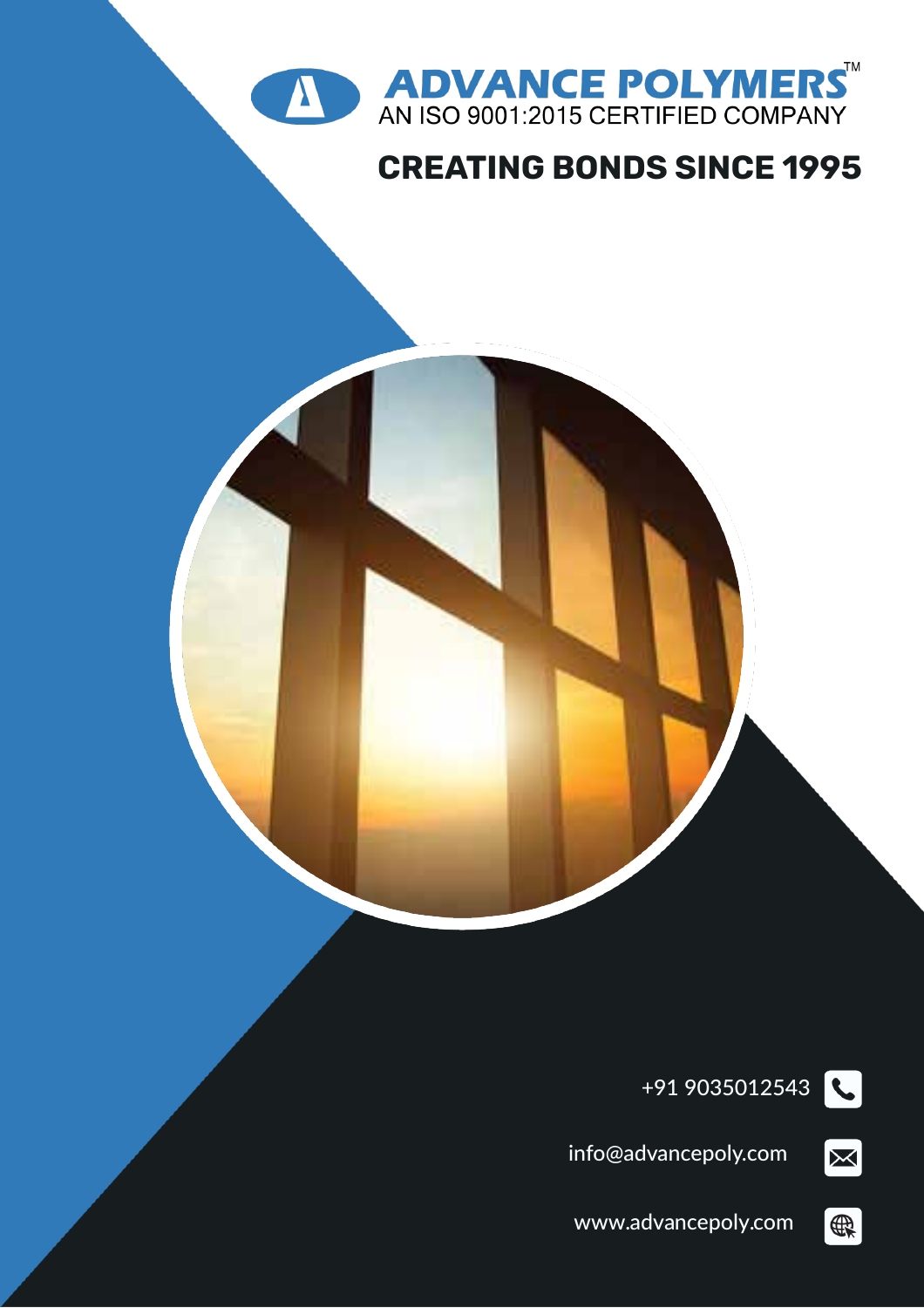## WELCOME TO ADVANCE POLYMERS

Advance Polymers, established in the year 1995, is one of the dominant manufacturers of solvent-based specialty Pressure Sensitive Adhesives ( PSA's) in the ever-expanding conversion segment. It's products find wide applications in the manufacture of adhesive tapes, labels, decals, graphics, laminations, and holograms. The range of PSA's the company manufactures at present, includes solvent-based Rubber and Acrylic, all expertly formulated to the individual requirements of the converting industry.

Today we are widely recognized as a reliable manufacturer and supplier and have developed good relationships with all adhesive coated & tape industries, both in India and abroad. We are known for manufacturing consistently superior products, quick deliveries, proven technical capability and experience. The company is IS0 9001:2015 certified. Working together, setting goals and solving problems; that's the definition of a partner. It's a formula that's worked well from the beginning, works well now, and we are sticking to it. With every product perfected, another new challenge unfolds in front of us. We love challenges!

### **CERTIFICATE**

Today we are widely recognized as a reliable manufacturer and supplier and have developed good relationships with all adhesive coated & tape industries, both at India and abroad. We are known for with consistently superior products, quick deliveries, proven technical capability and experience. The company is IS0 9001:2015 certified with the first certificate obtained in 2007. Working together, setting goals and solving problems; that's the definition of a partner. It's a formula that's worked well from the beginning, works well now, and we are sticking to it. With every product perfected, another new challenge unfolds in front of us. We love challenges !

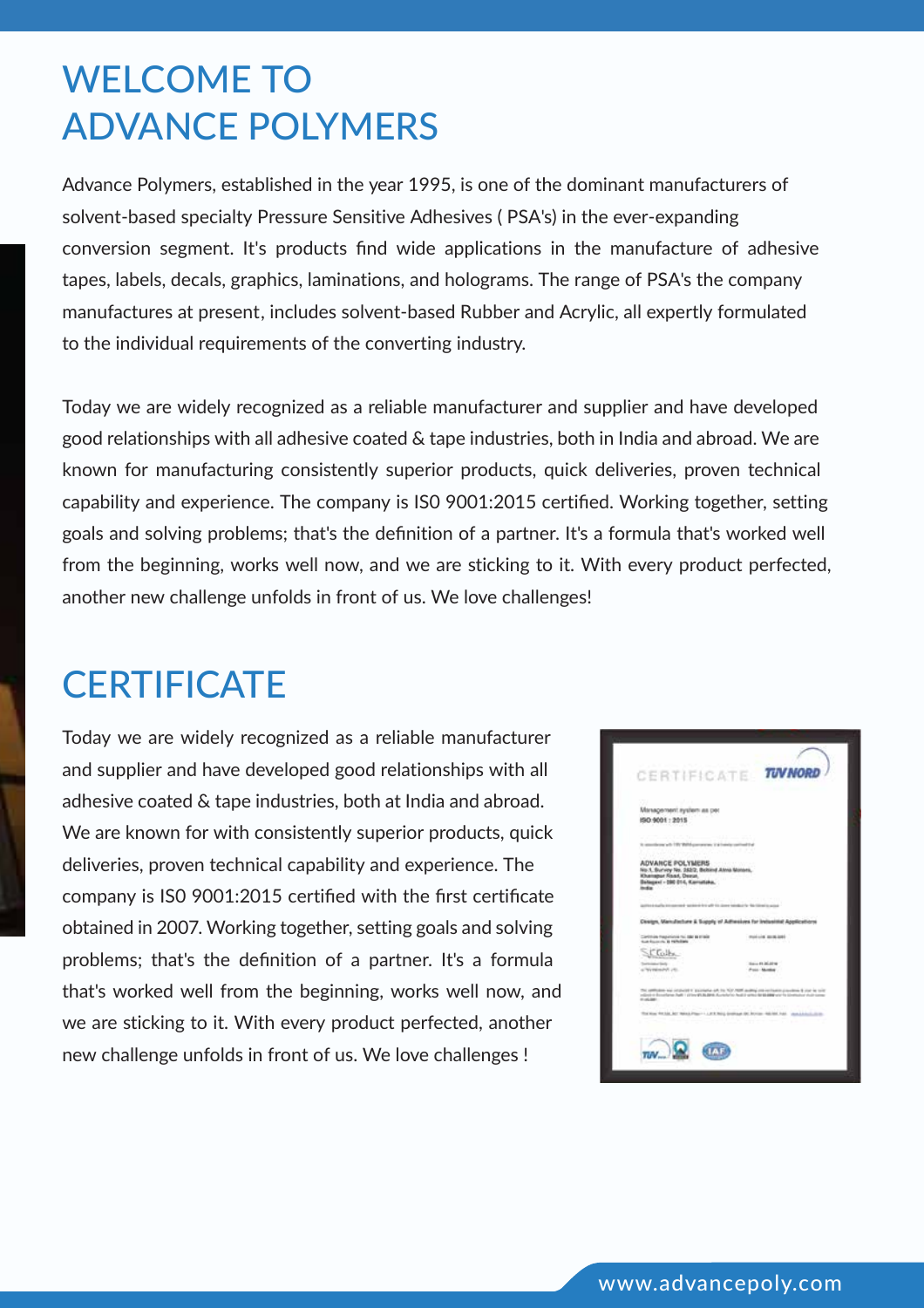# ABOUT CEO MR. DHANESH METRANI,

is the CEO and founder of Advance Polymers since 1995. He has been actively involved in promotion and development of the company for more than two decades and is one of the leading experts to formulate and manufacture Solvent Acrylic Pressure Sensitive Adhesives.

He is fully conversant with all aspects of manufacturing and has rich experience in adhesive and adhesive tape field, even prior to the establishment of this firm. The promoter is aptly supported with committed sales and production team. The raw materials that the company



consumes include a combination of imported and indigenous sources, all easily available.

Mr. Metrani is an ex-member of the Round Table Foundation India, the leading non-political and non-sectarian charitable organisation. It aims to promote service, education for poor children (BPL), fellowship and goodwill in National and International affairs. It believes that true freedom for an individual comes only through education. Over the last few years, Round Tables in India have really put in a lot of effort to provide infrastructure in schools. Mr. Metrani has been associated with the organisation since 2000 and has actively participated in various social programmes. He is also very much inclined towards safeguarding the environment, which reflects at the Factory premises, which is surrounded by greenery. Under his leadership, the company has become a widely recognized name in the segment of Pressure Sensitive Adhesives, Industrial Solvent based Adhesives, Pressure Sensitive Adhesives Tapes.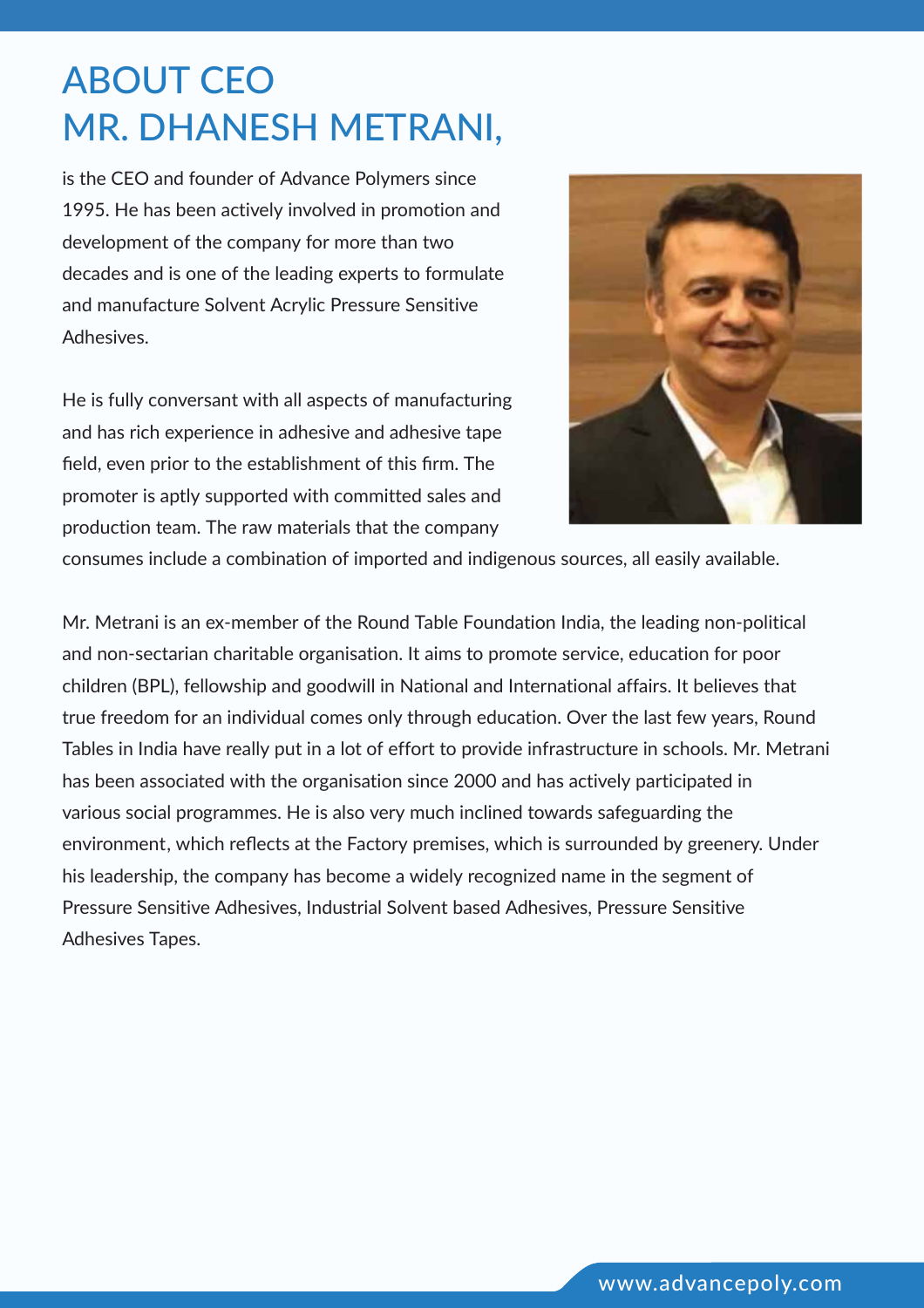# ABOUT INFRASTRUCTURE

The company manufactures its adhesives in an area that measures 18000 sq ft and is well equipped with S.S Reactors, Storage Tanks, High Shear Mixers , Disintegrators and other special equipments, all duly backed up with a well equipped laboratory. **The present production volumes are 500 MT per month. Our present infrastructure can process 1000 MT per month and with additional investments, we can reach 2000 MT. We have ample scope for further expansion.**



In addition to our manufacturing unit, we also have a

capacious warehouse and a fully equipped quality lab to facilitate in the testing and storage of our range of products. Our packaging department uses the best packing materials to pack the products and deliver the same to our clients without any damage.

# ABOUT ENVIRONMENT

Respect for the environment is central to our approach to sustainable development. We take our environmental responsibilities very seriously. We believe that a demonstrable and continually evolving environmental policy is an important part of our business. We have a number of initiatives in operation to ensure that both the firm as a whole and individual employees strive to reduce the environmental impact of our business activity. Our dedicated green team promotes and maintains the green surrounding on an ongoing basis. The Management Board is involved in all of the team's activities.



A few examples of our many initiatives regarding Environmental Consideration are summarised below.

**No Effluents Rain Water Harvesting**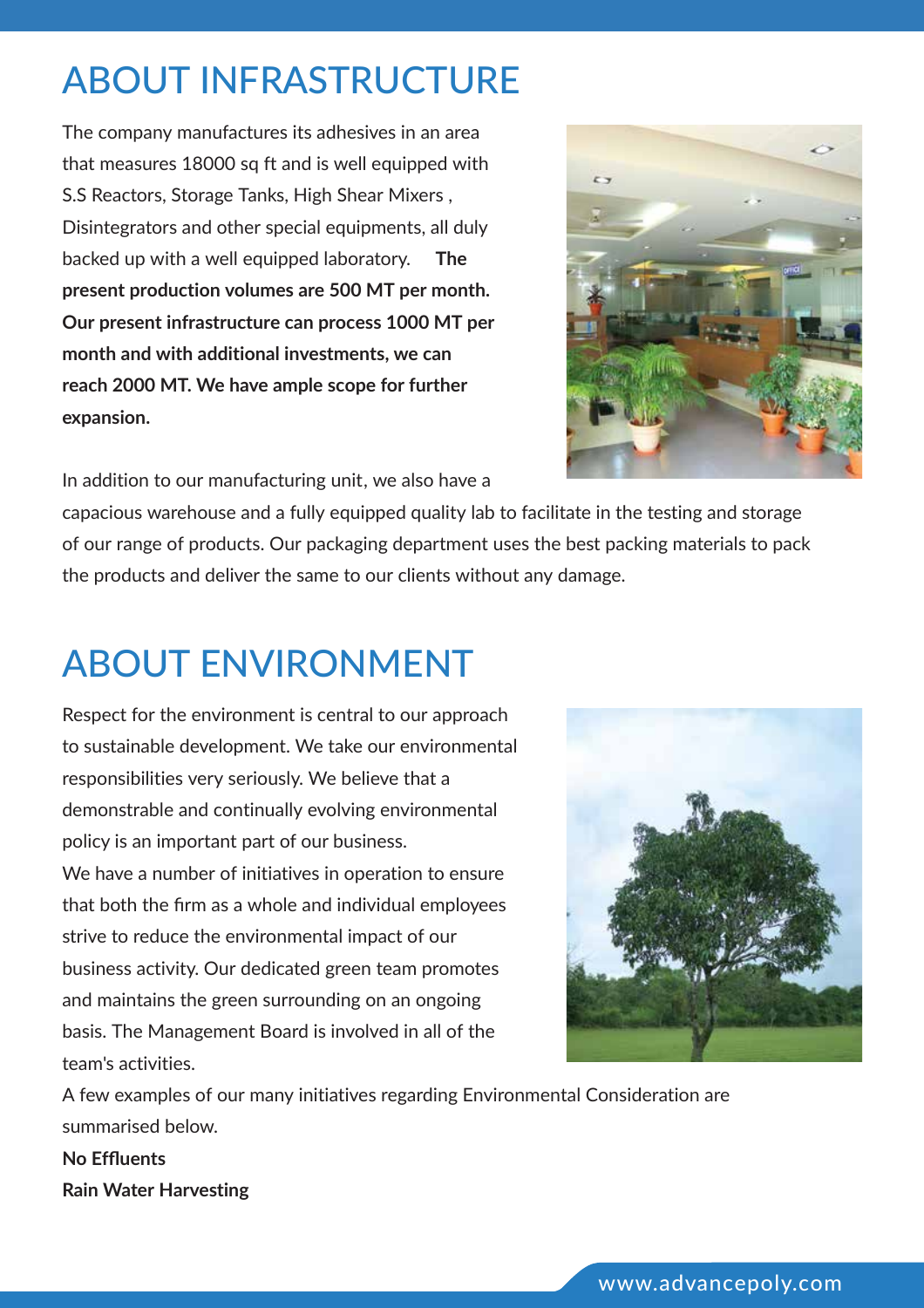## OUR PRODUCTS

### Solvent Acrylic PSA

- $\bullet$ High Solids & High Performance Solvent Acrylic PSA
- Flame Retardant Non Halogenated Solvent Acrylic PSA  $\bullet$
- Non-Flammable Solvent Acrylic PSA  $\bullet$
- High Peel Strength Solvent Acrylic PSA  $\bullet$
- Non-Tacky Primer  $\bullet$
- Low Peel, High tack & High Shear Strength Solvent Acrylic PSA Removable  $\bullet$
- Low Peel, Low tack Solvent Acrylic PSA Removable  $\bullet$
- $\bullet$ Low Surface Energy Solvent Acrylic PSA
- High Peel, High Tack, High Shear Solvent Acrylic PSA  $\bullet$
- $\bullet$ High Tack & Permanent Solvent Acrylic PSA
- $\bullet$ Pigment Compatible Solvent Acrylic PSA
- Weathering & UV Resistance Solvent Acrylic PSA  $\bullet$
- Carpet / Rough Surfaces Lamination Solvent Acrylic PSA  $\bullet$
- General purpose Solvent Acrylic PSA  $\bullet$
- Medical Adhesive Solvent Acrylic PSA  $\bullet$
- PVC Lamination Solvent Acrylic PSA  $\bullet$

### Solvent Rubber PSA

- High Solids & High Performance Solvent Rubber PSA  $\bullet$
- Low Peel, Low tack Solvent Rubber PSA Removable /Application Tape  $\bullet$
- High Peel, High tack Solvent Rubber PSA Removable  $\bullet$
- Solvent Rubber PSA for insulation Tape  $\bullet$

### Hardener

- Advance Hardener
- Advance Hardener 002  $\bullet$

#### Release Coat

Release Coat AP 10S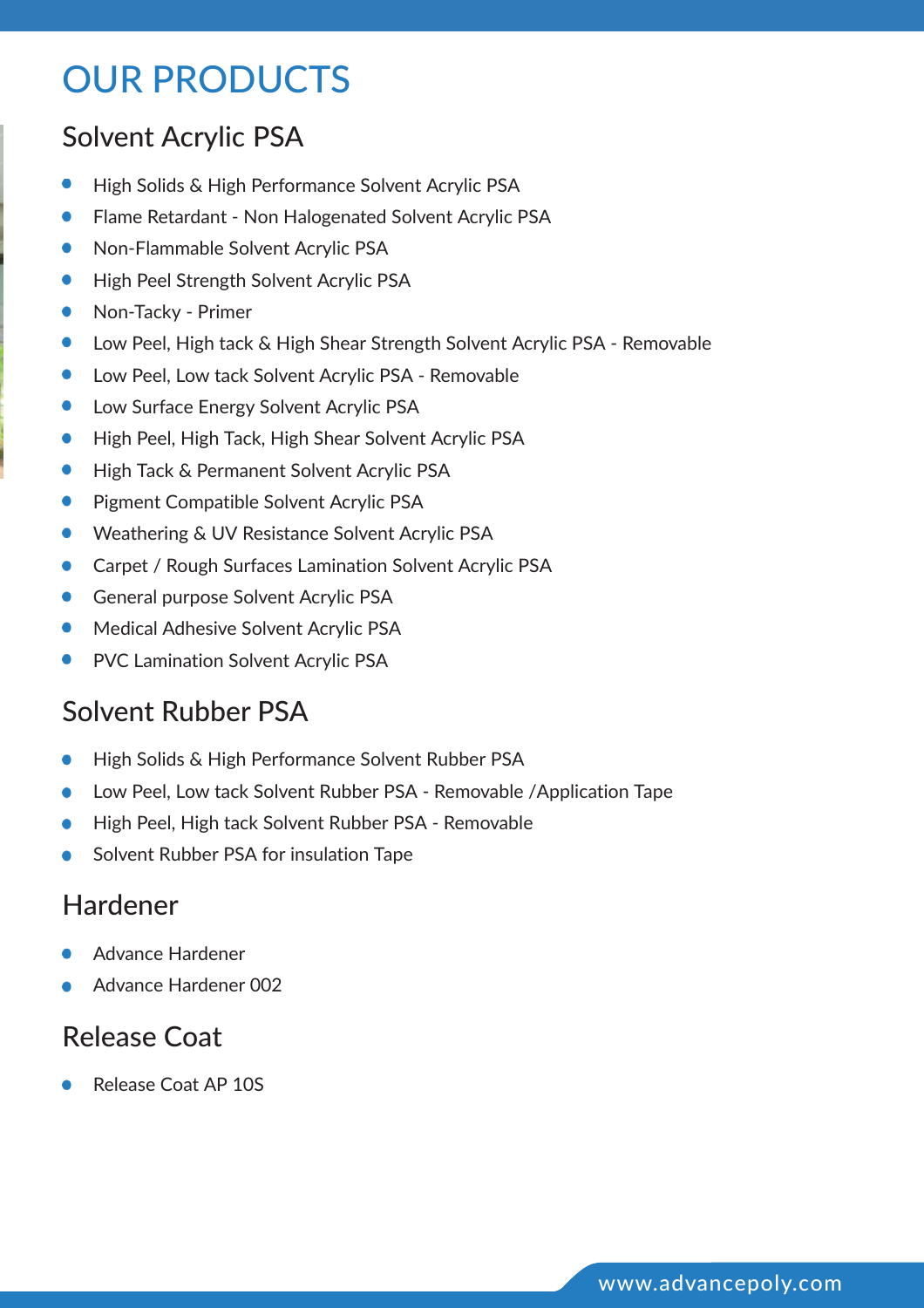## INNOVATIONS

Advance Polymers' absolute commitment to research and development has seen it meet the changing and demanding needs of the converting industry. We have been constantly striving to redefine existing products and to develop newer products. With every product perfected, a new area unfolds, inviting us to take up new challenges with continued zeal. With our well-equipped laboratory and motivated R & D team who follow a culture of innovation is deeply ingrained into the system. Our innovation process goes through **four main stages - innovation, research, development and product launch.** Our R & D team is now working on



- 1. Solvent Rubber Based PSA
	- High Performance PSA with 15 20 N/ inch peel strength
	- Easy Removable PSA with 10N/inch peel strength
	- Easy Removable Rubber PSA with Low peel strength with low tack
	- Low peel strength with high tack PSA
	- High Solid (50/70%) Rubber PSA for fabric tape
- 2.Hotmelt Adhesive Pressure Sensitive Adhesive
	- Synthetic Rubber based tacky PSA
	- Non-Tacky PSA
- 3. Silicone Pressure Sensitive Adhesive
- 4. Synthetic Rubber Grafted Lamination Adhesives.
- 5. Hybrid Pressure Sensitive Adhesives, based on Acrylic & Rubber.
- 6. UV curable Pressure Sensitive Adhesives.
- 7. Poly Urethane based lamination adhesive
- 8. Rat Trap Adhestive
- 9. Roof Sealing Sealant
- 10. PVC Solvent Cement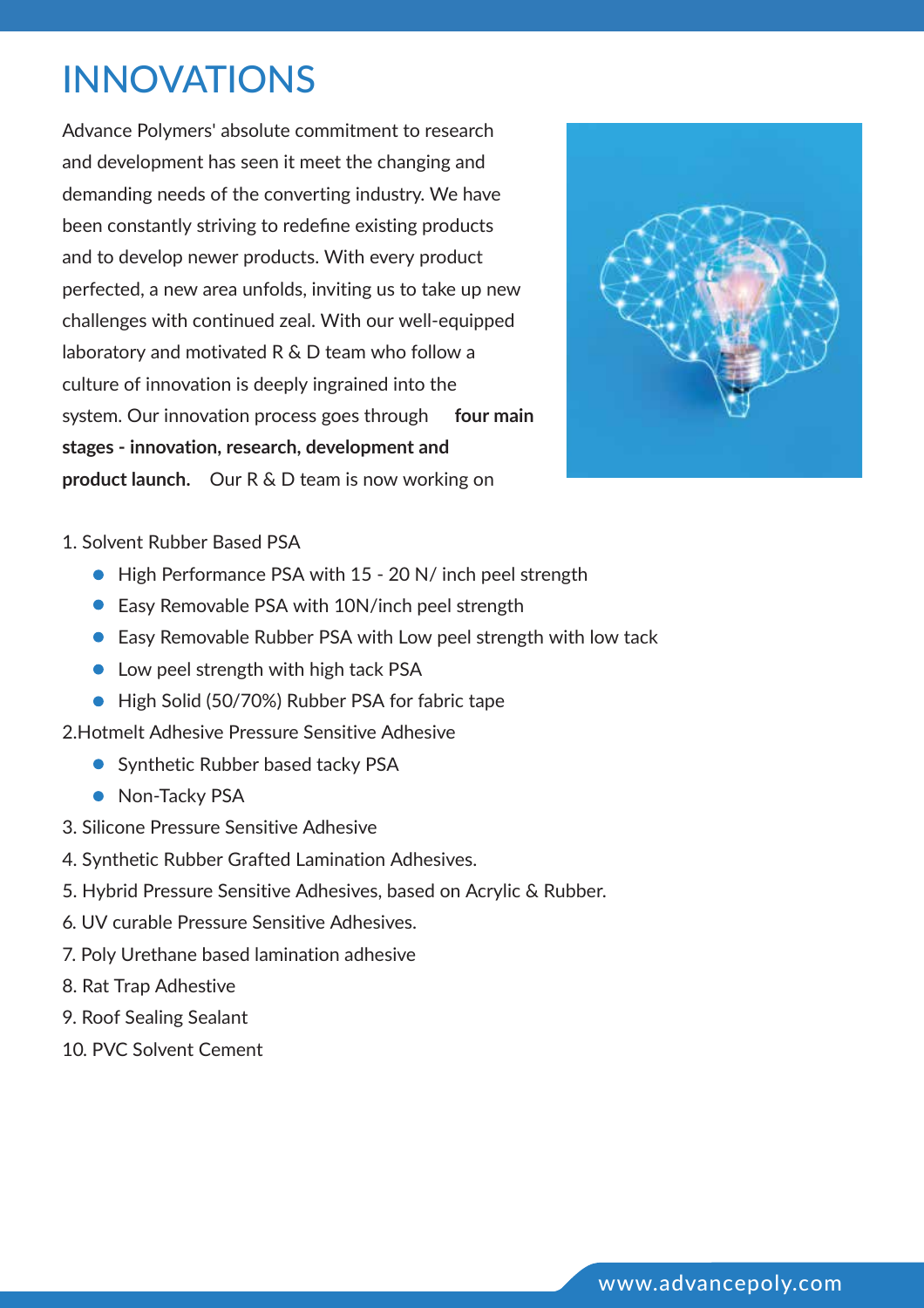# ABOUT QUALITY

Advance Polymers quality is amongst the best in the world. It uses the best raw materials to produce adhesives that are subjected to stringent quality standards. Every batch of finished product undergoes strict down the line process control & monitoring including actual coating trials on polyester film.

Advance Polymers commits itself to achieve Total Customer Satisfaction, Developing, Manufacturing and Supplying Adhesives, meeting customer requirements of Quality, Delivery and Consistency.



Advance Polymers shall focus on providing customized solutions to our customers, through Innovative Formulations and Processes, Capacity Expansions, Training of Human Resources to develop into an Organization known for ' Reliability ' in the field of Adhesives Manufacturing.

At Advance Polymers, every effort is made to satisfy clients - before, during and after sales. Its commitment to quality service transforms its relationship with people into an uncommon bond which is the fulcrum of its every success.